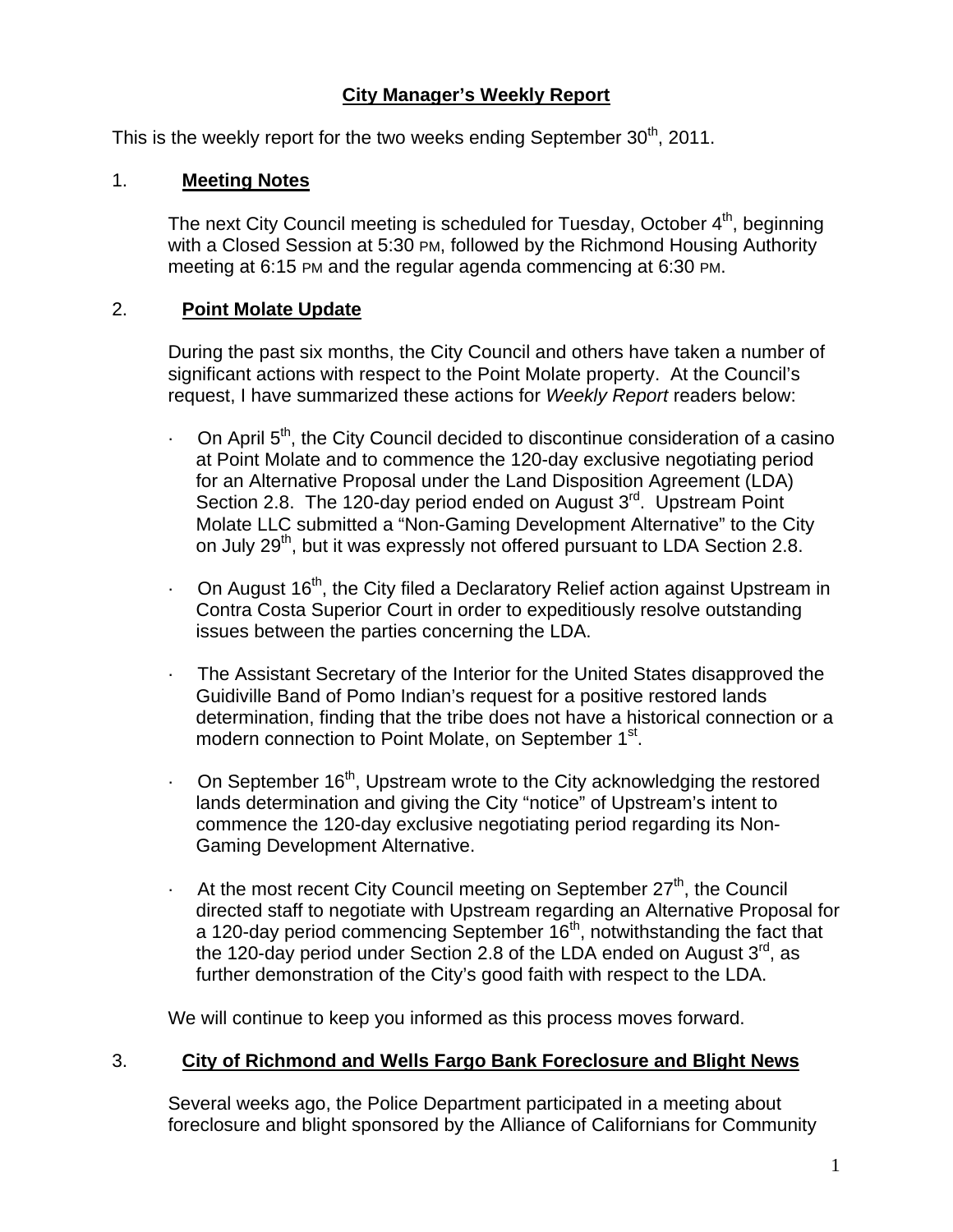Empowerment (ACCE), a grassroots community advocacy group. During that meeting, several members of the City Council and Chief Magnus expressed concerns about the role of some banks in destabilizing neighborhoods. It was perceived that some banks are doing a poor job of maintaining the properties upon which they have foreclosed. As a result of these issues being voiced, and thanks in part to additional follow-up on these matters by Supervisor John Gioia's Office, a local representative of Wells Fargo Bank conveyed these concerns to senior executives of his company.

On September 28<sup>th</sup>, a delegation of Wells Fargo executives and senior management met with the City Manager, Police Chief, Code Enforcement Manager, and Richmond Police Department staff/City Attorney to discuss the City's concerns. The discussion was followed by a tour of several properties that illustrate the problems involving blighted, foreclosed homes and multi-family dwellings in the community. The representatives from Wells Fargo were extremely helpful, engaged, and willing to work more closely with the City to address these problems.

The meeting, which lasted all morning, resulted in an action plan that included the following:

- · Wells Fargo agreed that, if a house in Richmond is vacant and in the foreclosure process, even if they are not yet legally responsible for it, they will still take the needed actions to secure the house and maintain the exterior premises (weeds, trash, etc.). Wells Fargo is often the trustee for such properties, and not necessarily the legal owner, but they can still take steps to preserve a house from vandalism and blight. This benefits the surrounding properties and the neighborhood overall.
- · The Police Department agreed to work closely with Wells Fargo in situations where squatters or other trespassers are occupying a foreclosed property. Wells Fargo would normally have to work through a cumbersome legal process to evict such persons from these properties before Wells Fargo could enter such homes to do necessary clean up and secure the properties. The City, on the other hand, can "red tag" these homes (properties usually without electricity and/or running water) that may be dangerous to occupy. The red tag makes it a misdemeanor for squatters or others to be inside the property. This gets rid of the trespassers and allows for immediate clean up and security efforts.
- · Code Enforcement staff were given direct phone lines, e-mail addresses, and even the cell phone numbers of Wells Fargo executive officers and high-level managers who agreed to work directly with the City to resolve issues involving blighted properties, chain of title, and related matters.
- · Wells Fargo agreed to address any issues Richmond Police Department's Code Enforcement unit has involving property maintenance companies that Wells Fargo hired to do board-ups, clean up work, etc. involving blighted properties.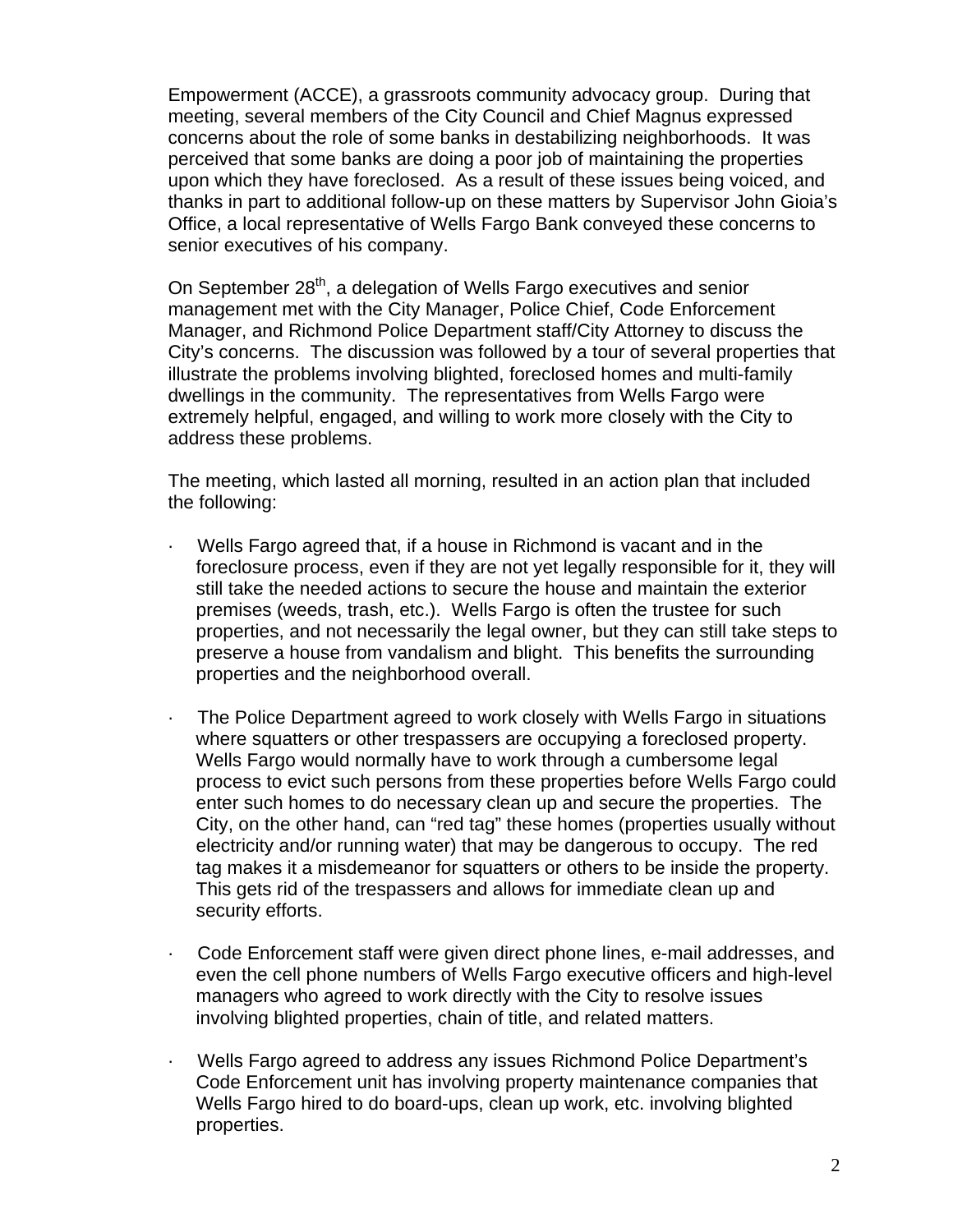· Wells Fargo reaffirmed their commitment to neighborhoods by agreeing to continue rehabilitation of foreclosed properties as quickly as possible and returning them to the market. Alternatively, this could include demolishing some properties if necessary. The average time on the market for Wells Fargo foreclosed homes is 41 days, which is well below the average time on the market for all home sales.

It is worth noting that Wells Fargo is the *only* bank that has reached out to the City in this way and we appreciate their taking the initiative. We hope to open up similar dialogue in the near future with other banks that will focus on how we can best work together to preserve neighborhoods and reduce blight.

#### 4. **The San Francisco Foundation Community Leadership Awards**

This past Tuesday, I played "hooky" from a portion of the City Council meeting to attend The San Francisco Foundation 2011 Community Leadership Awards presentation. Of the five 2011 awardees, two are stalwarts of the Richmond community.

I was especially pleased to have nominated award winner Jordan Simmons, artistic director of the East Bay Center for the Performing Arts, and see him honored as a community leader. Jordan was acknowledged for "creating better futures for young adults through music and cultural education and engagement."

It was also wonderful to see Gonzalo Rucobo, co-founder and executive director of Bay Area Peacekeepers, honored as a community leader for "helping former gang members reach their aspirations and successfully contribute to society." As you know much of Gonzalo's work is here in the broader Richmond community.

It was truly inspiring to see Jordan Simmons, Gonzalo Rucobo, and the other three award recipients, honored for their work.

#### 5. **RichmondWORKS Receives \$400,000 Grant to Serve Dislocated Workers**

RichmondWORKS was notified by the State Workforce Services Branch that it has been selected to receive \$400,000 to serve dislocated workers. The funding is being made available from the Department of Labor's National Emergency Grant program to the State of California. Six areas have been selected, including Richmond, to receive the funding. Richmond's selection was based upon exemplary performance on a current dislocated worker grant. With the additional funding, RichmondWORKS' staff will be able to serve 50 to 60 dislocated workers with intensive case management, training, job placement assistance, and on-the-job training opportunities with local businesses.

Richmond residents interested in participating in the dislocated worker program must meet the following criteria:

· Must be receiving or have exhausted unemployment insurance; and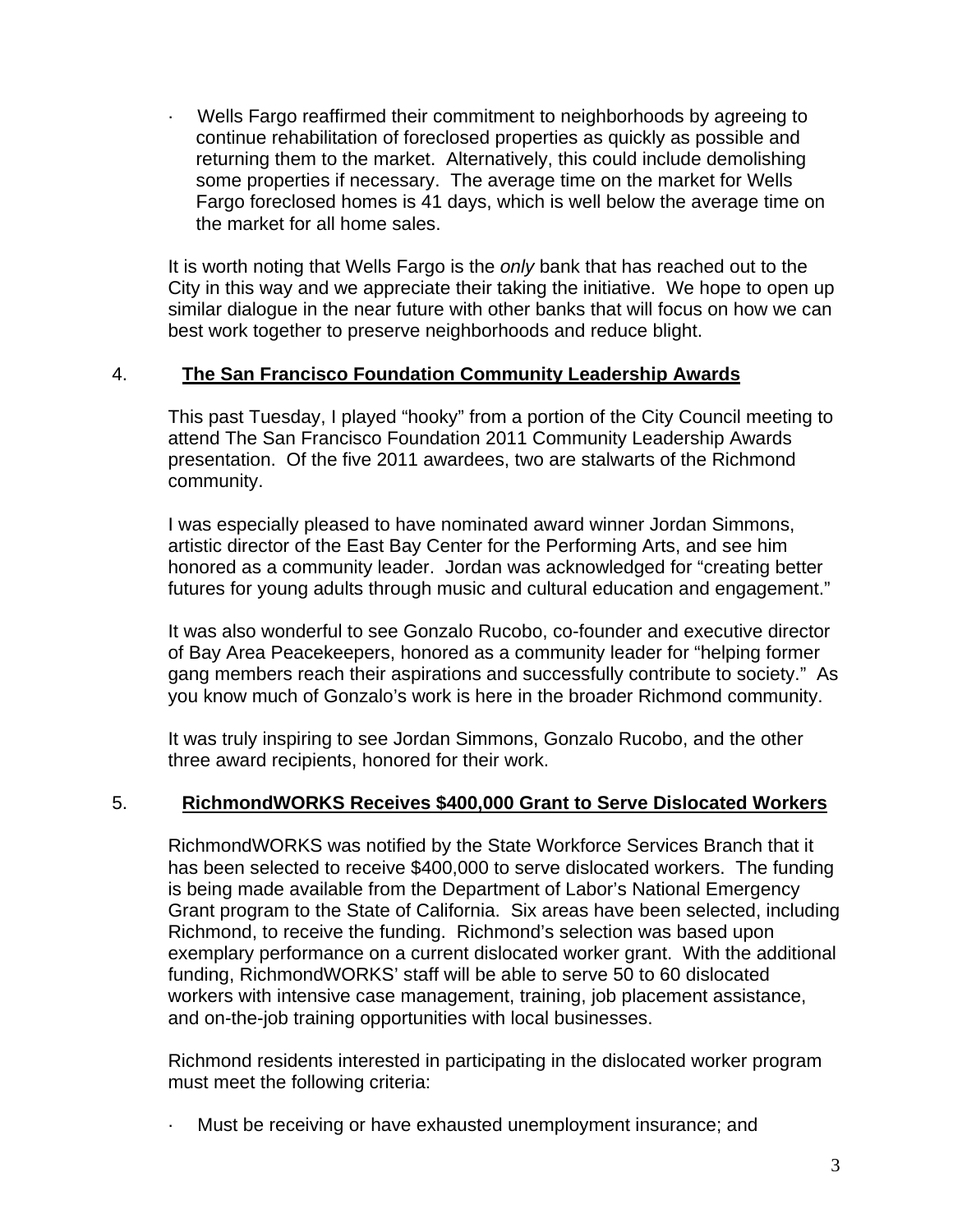Been unemployed for the last five months.

Interested applicants can call (510) 307-8014, or stop by the RichmondWORKS One Stop Career Center located at 330-25<sup>th</sup> Street. Office hours are from 8:30 AM to 5:00 PM, Monday through Friday.

### 6. **FEMA's** *Getting Real* **Conference II**

From September  $12^{th}$  to the  $14^{th}$ . Richmond's Emergency Services Manager Kathy Gerk attended FEMA's (Federal Emergency Management Agency) *Getting Real* Conference II in Washington D.C. The City of Richmond was selected as one of 66 Promising Practices in Emergency Management for PWD/E (People with Disabilities/Elderly). Ms. Gerk was invited by FEMA to make a presentation on the work accomplished thus far in the area of PWD/E. Richmond was one of only seven local government agencies across the nation invited to share their promising practices.

The three-day conference's goal was to build partnerships and share promising best practices in emergency management for PWD/E across the nation. Other presenters included 25 state agencies, 14 higher education institutions, and 20 community-based organizations.

### 7. **Carlson Boulevard Improvements**

This past week, the contractor completed the backfilling of the medians on Carlson Boulevard. In another cost-saving measure, the City provided all of the topsoil for the medians which had been stockpiled from the Martin Luther King Jr. Park project. All of the remaining center lanes will be paved this Saturday with the second layer of asphalt to follow early next week. The second layer of paving along the center of the project will allow left turns and cross traffic to finally reopen to all of the side streets in the area.

Depending on the weather, the major activities will then shift to the Carlson/Huntington intersection. Previously, this has been the only route to cross Carlson Boulevard. With the opening of the side streets, Huntington Avenue will now be closed to cross traffic, and the intersection will be lowered and reconstructed in two phases. Huntington Avenue will be closed; however, Carlson Boulevard will remain open during the entire transition.

Following concrete repair, traffic signal loops and other final work, the current schedule anticipates the final layer of asphalt of pavement across all lanes the last week in October.

### 8. **Clean-Tech** *Game Changers* **in Richmond**

As you know, Richmond is the home to some outstanding companies that are committed to improving the economy and lessening demand for fossil fuels. Today, Grow-California announced its "Top 40" Clean Tech Innovators for 2011, and three Richmond companies are represented in this group. From the elite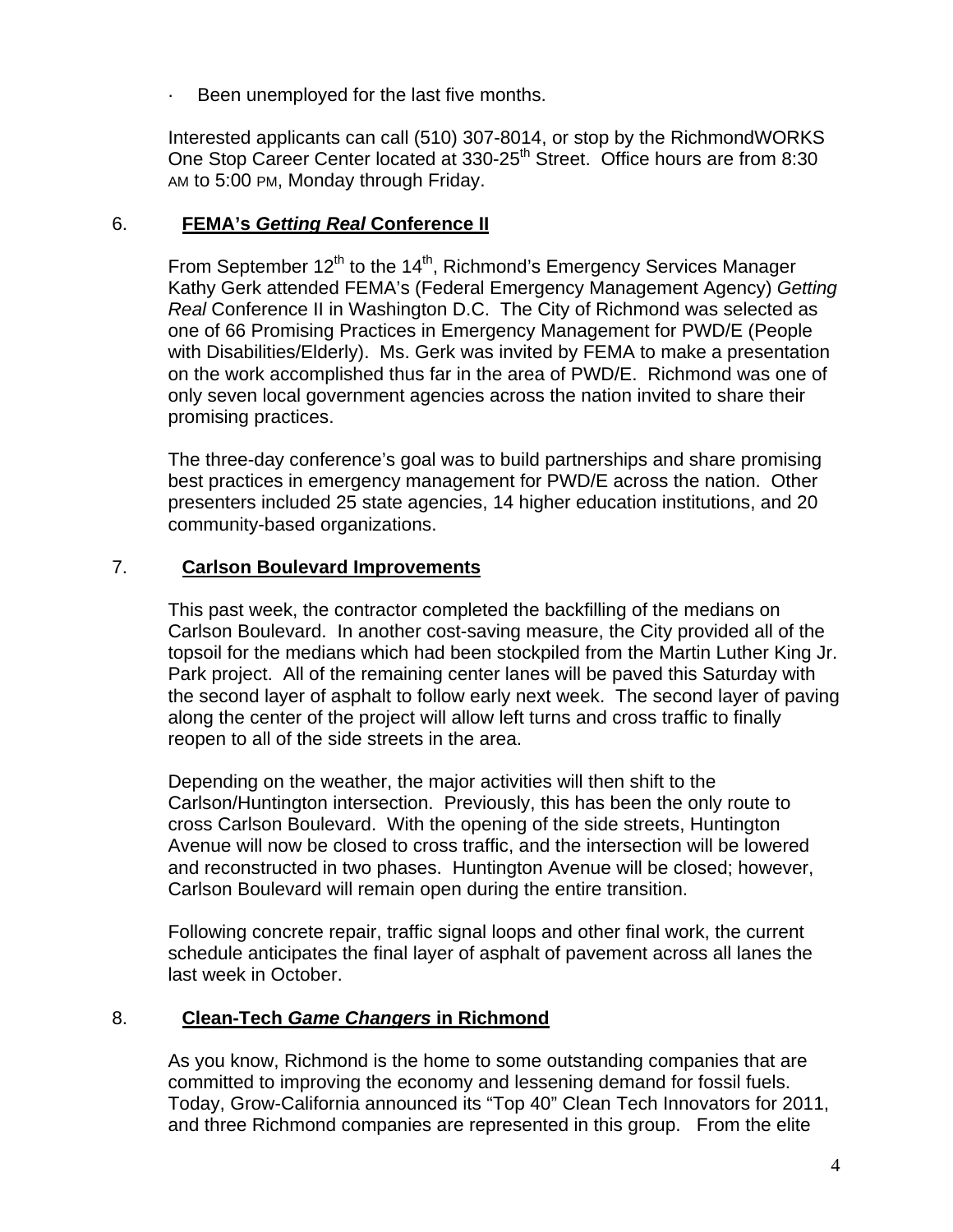group of 40 clean technology leaders, fifteen nominees will be presented "Game Changer of the Year" awards at a luncheon culminating the first Clean Tech Innovation Conference, scheduled for November  $2^{nd}$  and  $3^{rd}$  at the Kaiser Center in downtown Oakland.

The three Richmond companies making the Top 40 list are:

MBA Polymers Pax Water Technologies NanOasis

We congratulate these Richmond companies for this achievement and wish them luck to become a "Game Changer of the Year." They are already "game changers" in Richmond.

#### 9. **Educational Session on How a Refinery Operates**

This past Thursday in the City Council Chambers, the Planning and Building Services Department hosted the third of four educational sessions on key technical subjects critical to understanding the methodology for analyzing impacts of the proposed Chevron Revised Renewal Project and other projects. The workshops provide participants with the information needed to understand the science and the methods for analyzing potential environmental impacts. This session covered the information of how a refinery operates, terms commonly used in refining, and characteristics of crude oil that are important for refining.

#### 10. **Utility Users Tax Database Correction Results in Additional Receipts**

By working with PG&E to compare addresses of customer service locations against information provided by the First American Spatial Solutions GIS System, the City was recently able to identify several locations that had been either incorrectly assigned by PG&E to Richmond, or incorrectly assigned to other cities, but actually located in Richmond. The net result of the adjustments is reflected in an additional payment of \$186,347 utility users tax payment for 2007, 2008 and 2009.

### 11. **Single-Use Bag Ordinance Update**

On September  $13<sup>th</sup>$ , the Richmond City Council approved a resolution supporting collaboration with the West Contra Costa Integrated Waste Management Authority (WCCIWMA/RecycleMore), and member cities, to develop a regional single-use bag ordinance. The proposed ordinance would prohibit the distribution of plastic single-use bags in Richmond retail establishments and charge a fee for the use of paper bags. In conjunction with implementation of the ordinance, Richmond Environmental Initiatives anticipates conducting a reusable bag campaign, including the distribution of free reusable bags in target communities, in fall 2011.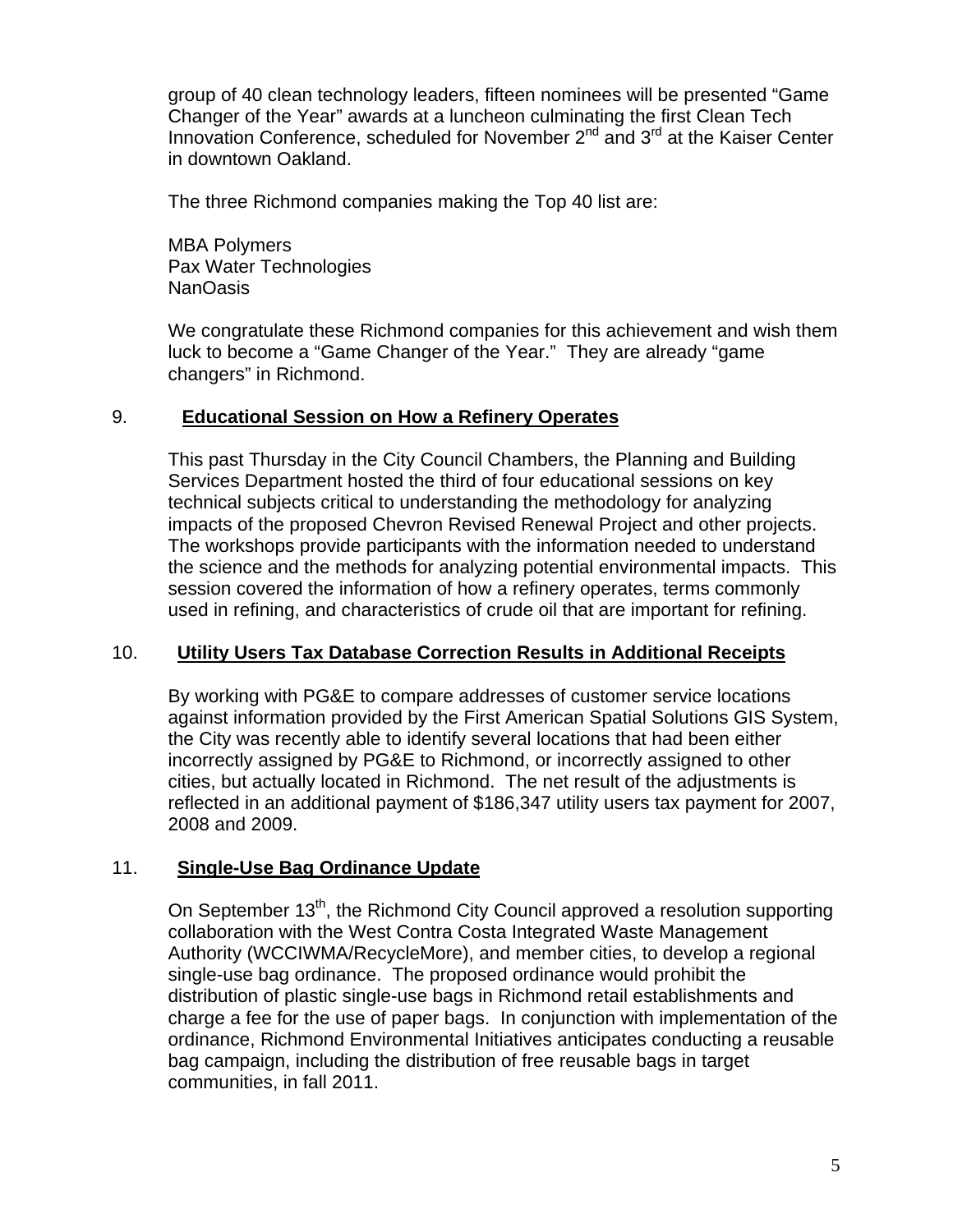

## 12. **California Coastal Cleanup in Richmond**

On Saturday, September  $17<sup>th</sup>$ , 583 volunteers gathered along the Richmond shoreline from Point Isabel to Bruener Marsh, and a segment of Baxter Creek, as part of the California Coastal Cleanup. In addition, 29 volunteers performed a trash assessment on Baxter Creek alongside the greenway. Combined efforts collected over 11,500 pounds of trash, and 500 pounds of recyclables off the shoreline and creek banks. City staff assisted the Watershed Project, East Bay Regional Parks, and staff from John Gioia's office. Volunteers from the community, Contra Costa College and Youth Enrichment Strategies (YES) assisted City staff in collecting and recording trash at Baxter Creek along the greenway.

On September 19<sup>th</sup>, Veolia crews assisted City staff in another trash assessment and removal at Castro Creek in West Richmond. Information on the types and percentages of these trash assessments will assist the City in its short-term trash reduction plan to meet stormwater permit requirements.

### 13. **Update on Sewer Pipeline Repairs**

The City and Veolia continue working on the 2011-12 annual sewer pipeline repair and rehabilitation projects. On September 19<sup>th</sup>, staff conducted a community outreach meeting and a presentation to the Richmond Neighborhood Coordinating Council. This past week, the contractor, Ghilotti Brothers has been working to finish potholing and begin excavation on identified pipeline replacements and the point repairs required in preparation for lining. This work is being administered by Veolia, and the City has worked with Veolia staff to facilitate public outreach efforts and ensure that City standards are being met. The City is also using Twitter to notify interested residents of upcoming work locations, as well as placing information on the City's website. Those requiring additional information on this project can contact Fadi Alabbas of Veolia at (510) 412-2001.

# 14. **Lighting Upgrade Project Update**

The City Manager's Environmental Initiatives Division completed Phase 1 of a lighting upgrade project for the main library. The project was funded by the American Recovery and Reinvestment Act and included lighting upgrades for the Children's Room, back offices and book storage areas. Environmental Initiatives' staff estimates that the lighting upgrades will save the City \$5,589.45 with a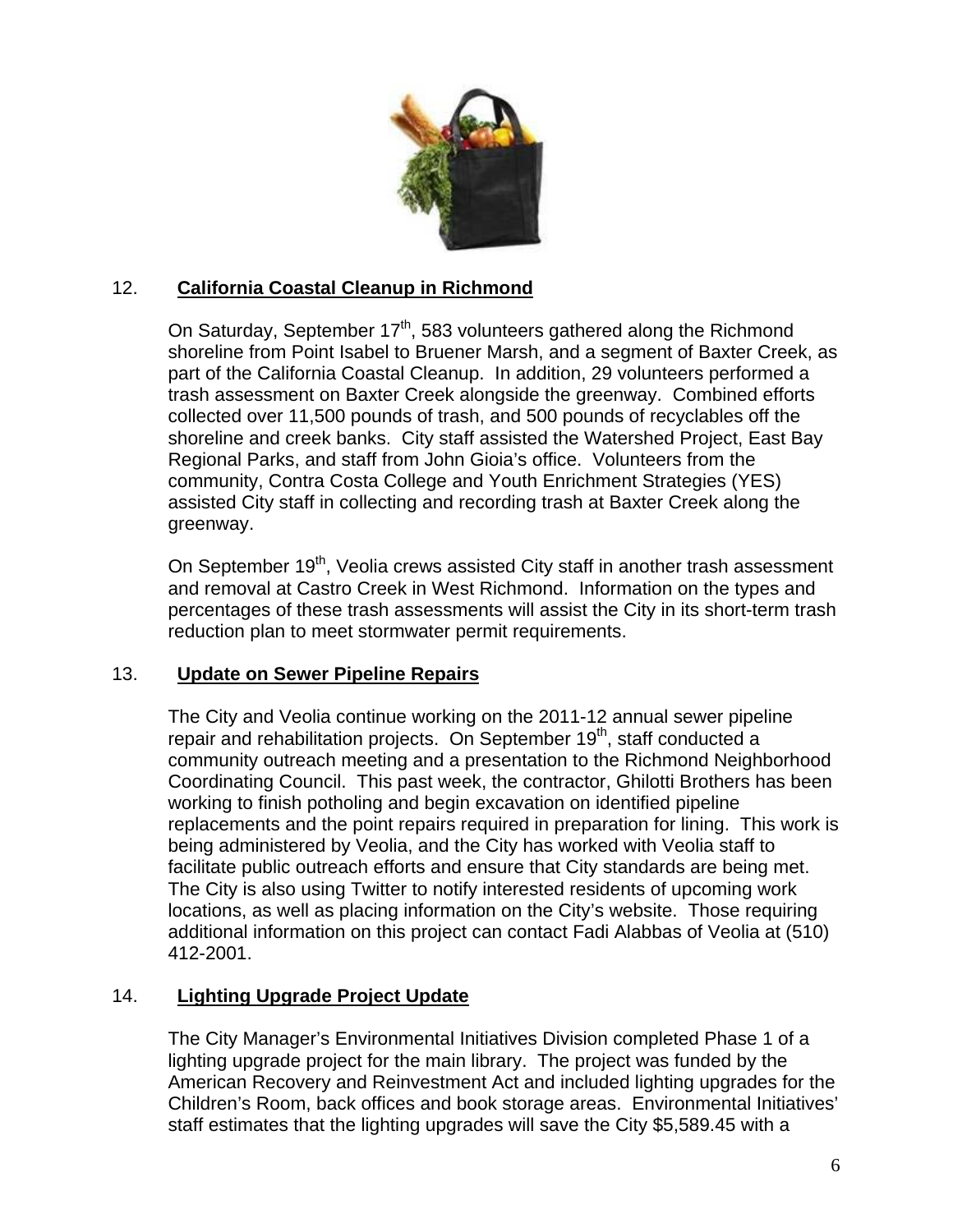simple payback of 4.1 years, and will result in a greenhouse gas emissions reduction of 25,018 pounds per year. Phase 2 of the main library lighting upgrade is currently in the design process and will include the foyer and main entryway to the library.



Lighting technicians replacing old lights in the Children's Room



The improvement in lighting quality is significant. New energy efficient, brighter lights on the bottom left. The older, dimmer lights are shown on top right.

### 15. **Recreation Highlights**

Baseball: Shields-Reid Community Center staff and local volunteers are working with the North Richmond Panthers Baseball Team to enroll youth, ages 9 to12, on various baseball teams with the Hercules and Pinole fall little league organizations. Once complete, the teams will begin practice at the Shields-Reid baseball field.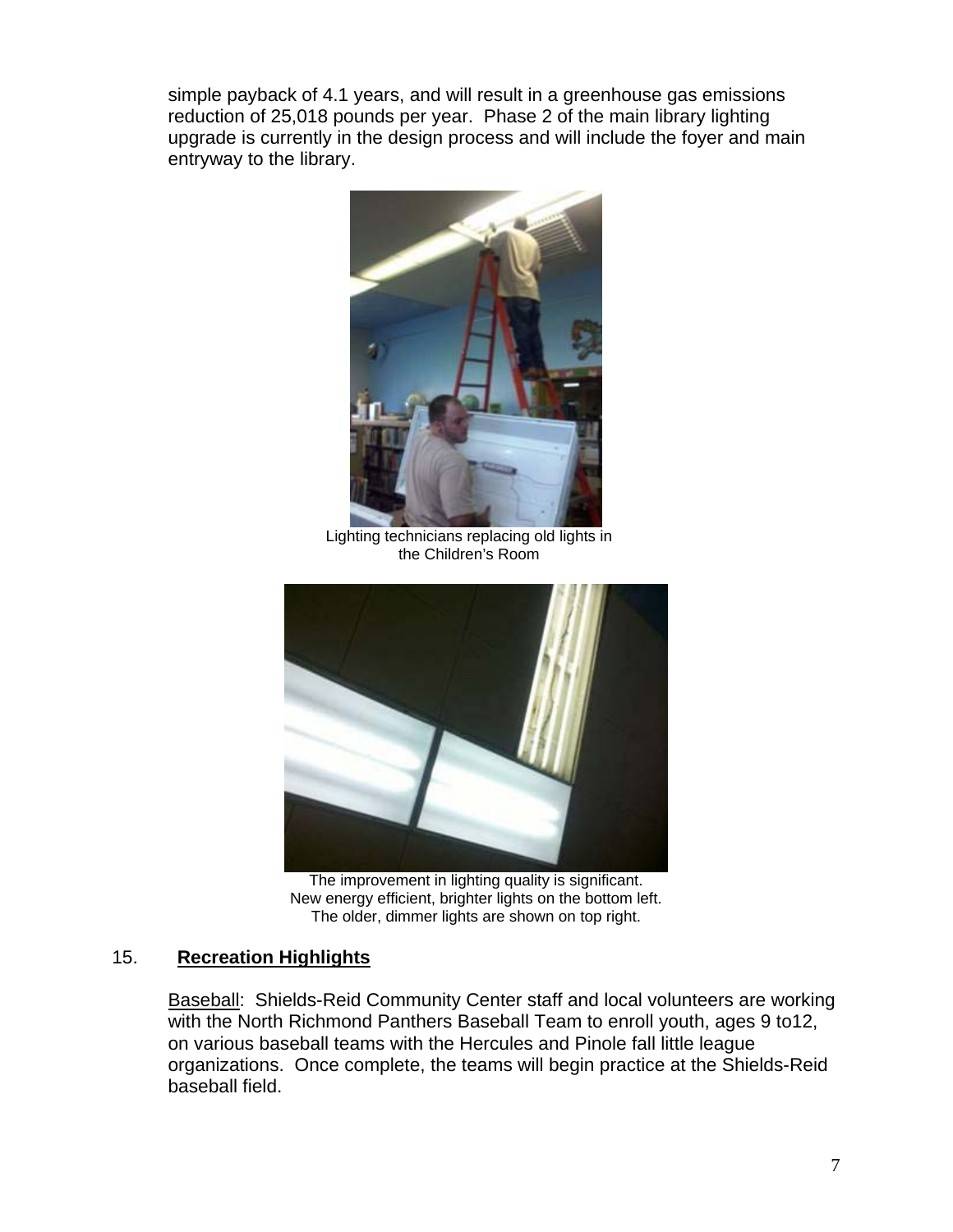Aquatics: The Richmond Swims youth swim team is developing its new practice schedule to begin preparing for competitions now that the bulkhead has been successfully installed at the Richmond Plunge.

DPRC: On September  $25<sup>th</sup>$ , the Gourmet in the Garden event was held as a benefit for the Maya's Music Therapy Fund. A Disabled People's Recreation Center participant, Brandon Crowl, was a featured singer as part of the program.

Golf: Eight youth are participating in a series of golf clinics being held between September 2011 and April 2012 at the Richmond Country Club every Tuesday and Thursday evening from 4:00 PM to 5:30 PM. In addition to golf fundamentals and techniques, the youth learn the rules and etiquette of the game. The clinics also provide a forum for discussion of life skills and leadership tools. This free program is sponsored by the Northern California Golfers Association in collaboration with the Recreation Department, Girls, Inc., Richmond Police Activities League, Salesian Boys and Girls Club, YMCA, Richmond Country Club, and Mechanics Bank. City of Richmond staff member, Janet Johnson, played a crucial leadership role in helping make this program possible.

Camping: Thirteen youth, ages 14 to 17, went to the San Luis Reservoir, from September  $16<sup>th</sup>$  through September  $18<sup>th</sup>$ , for a hands-on camping trip to gain experience and training in leadership, team-building, and adventure and recreation planning. All camping equipment and food was provided by the Outdoor Youth Connection, in collaboration with the California State Parks Foundation, and the Pacific Leadership Institute. Graduates from this camp are planning one recreational activity and one community service project to do with their peers.

Youth Activities: Indoor soccer or gymnastics, for children ages 3 to 5, is currently available for participation every Monday and Tuesday from 5:00 PM to 6:00 PM at the Richmond Recreation Complex. Both activities are 6-week programs. The cost is \$10 to participate.

#### 16. **Puppet Show at the Richmond Public Library**

On Thursday, October  $27<sup>th</sup>$ , at 4:00 PM, the Richmond Public Library will be hosting the Tricks & Treats Halloween Puppet Show and ghost dance sponsored by the Friends of the Richmond Public Library. Hear a zombie sing! See robots duel! Learn the tricks of "Trick-or-Treating!" Filled with friendly monsters, this comical puppet show by Nick Barone will delight children of all ages. Kreepie, the crazy green cat, a vampire bat, a zombie, a ghost, a werewolf, a mummy and other monster friends will all be in attendance. Learn about Halloween safety and laugh along with Tommy the scarecrow and his pal Crow, as they tell one silly joke after another. Come in costume if you like, and bring all your friends for Halloween fun.

This event is free, suitable for the entire family, and requires no advance registration. Interested persons may call (510) 620-6557 for more information,